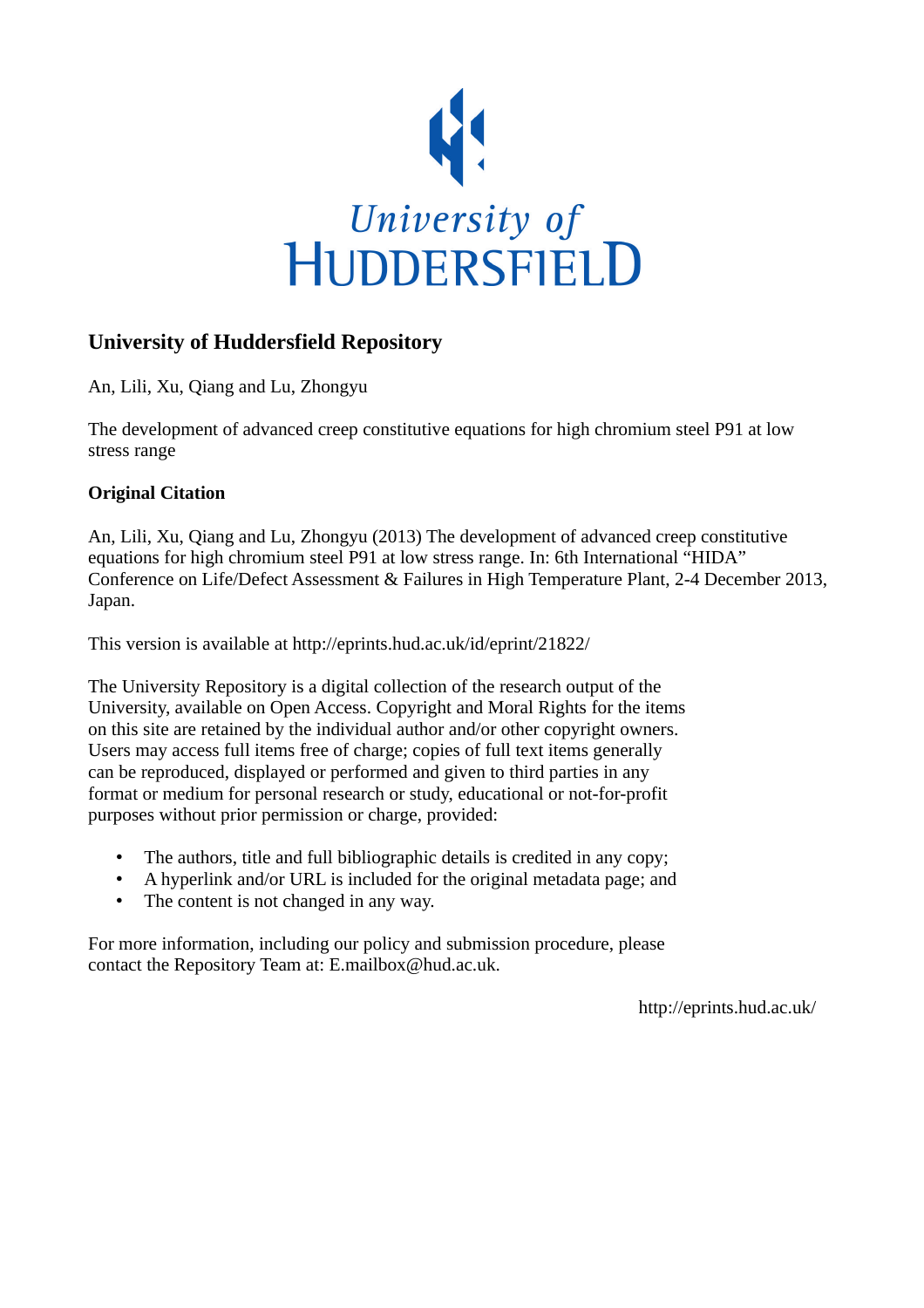# The development of advanced creep constitutive equations for high chromium steel P91at low stress range

Lili An<sup>1</sup>; Qiang Xu<sup>2</sup>; Zhongyu Lu<sup>3</sup>

School of Computing and Engineering, University of Huddersfield, Huddersfield, UK  ${}^{1}$ [L.An@hud.ac.uk;](mailto:L.An@hud.ac.uk)  ${}^{2}$ [Q.Xu2@hud.ac.uk;](mailto:Q.Xu2@hud.ac.uk)  ${}^{3}$ [Z.Lu@hud.ac.uk;](mailto:Z.Lu@hud.ac.uk) Corresponding author: Dr Qiang Xu, Q.Xu2@hud.ac.uk

#### **Abstract**

Diffusion dominates the creep deformation at low stress range for high chromium steel P91. Brittle creep fracture is caused by cavity nucleation, growth and coalescence of cavities and large precipitates (Laves phase and  $M_{23}C_6$ ) at grain boundary under low stress range. At low stress range, a linear relation between strain at failure and different stresses has been described. Moreover, the minimum strain rate is also proportional to the different stresses.

The new set of constitutive equations model should describe the microstructure evolutions of  $M_{23}C_6$ carbides and Laves phase, the linear relationships between strain rate and stress, strain at failure and stress. The both influence of stress and microstructural changes is regarded as the new failure criterion. Three aspects of novelty for the new set of constitutive equations model have been considered in this paper. The further work should focus on the form and validation of the new set of constitutive equations model.

Keywords: P91 steel, creep life, strain at failure, failure criterion, constitutive equations

# **1. Introduction**

Since 1990, due to a high resistance of corrosion ability, high creep strength and the low oxidation speed of high chromium steels (9-12% Cr, particular P91 steel), high chromium steels have been widely used in power plant industries as a component of boilers, turbines, tube, pipework etc. Recently, the prediction of creep lifetime of high chromium steels becomes a serious issue, especially for weldment [1-2]. Researchers tried to predict the lifetime of materials by using creep constitutive equations models that proposed to depict the complex creep behavior within the continuum damage mechanism framework [3].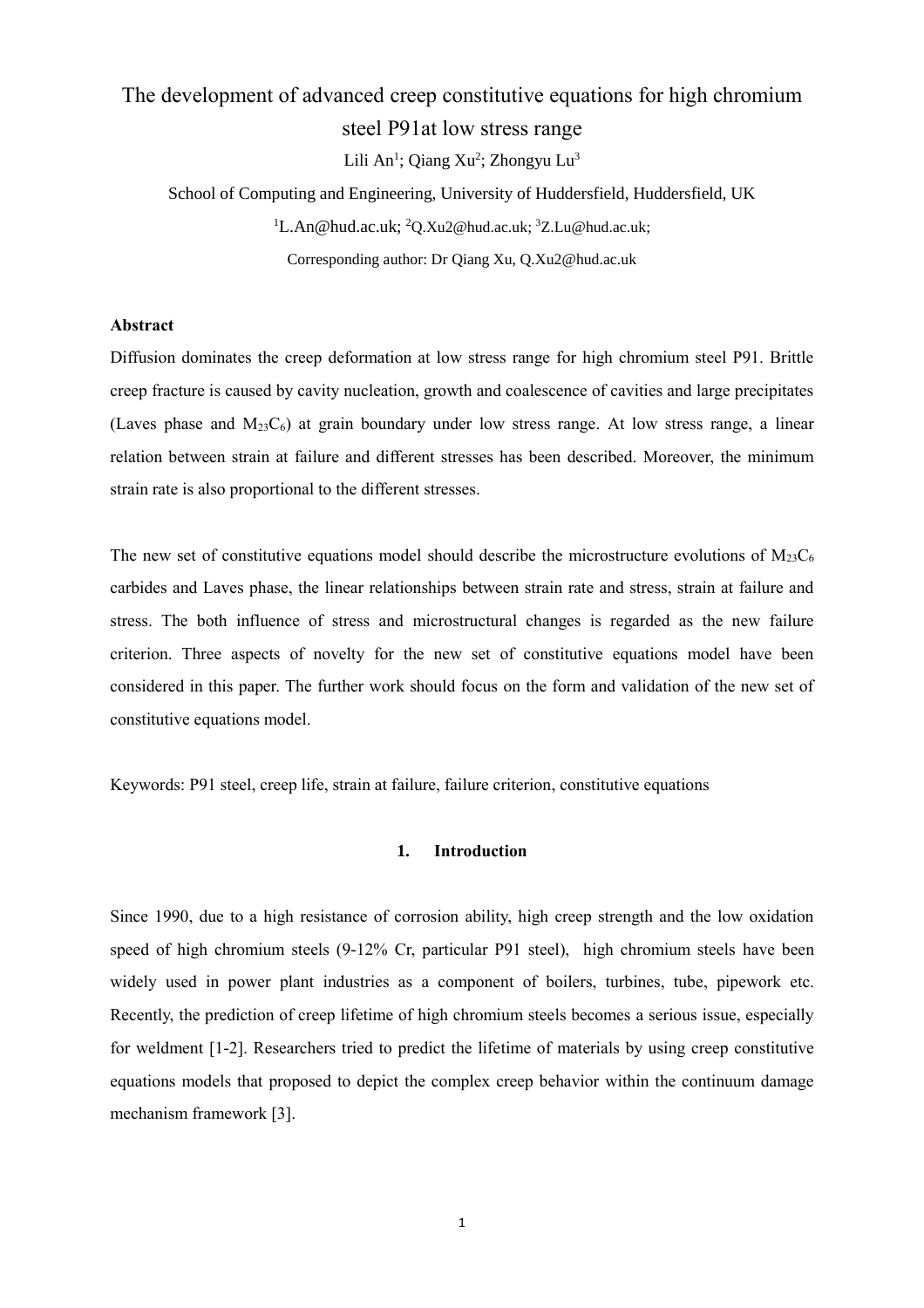A premature failure of P91 steel has been observed during a long-term creep. The Laves phase emerges and cavities rapid coalescences during the tertiary creep stage causing a premature failure during the long-term test. The different preferential recovery mechanisms of martensite at the prior austenite grain boundary (PAGB) are homogenous and inhomogeneous recovery at high stress range and low stress range, respectively. It is argued that the premature failure is due to that inhomogeneous recovery [4].

Stress breakdown is well-known and the prediction of long term creep life (under low stress) by extrapolation from short term test (under high stress) is still of overestimated [5-10], this is due to a change of creep deformation and damage mechanisms over stress range. Most of these creep models do not consider the creep damage in details. Even the most popular creep damage constitutive model (Kachanov-Robatnov-Hayhurst, KRH), deficiencies still exist and they are primarily: 1) unable to depict the creep deformation accurately, 2) the value of  $\nu$  was not able to depict the multi-axial stress state effect on creep deformation and creep damage and rupture [11-13].

An et al. [4, 14-15] has reviewed and analyzed the current experimental data of P91 steel which includes microstructural changes, creep deformation and damage mechanisms, influence of stress range on life span, influence of stress state on life span and also an analysis of the constitutive equations models [6-10,16-19]. That review identified the following main findings [5, 14-15]: 1) Dislocation creep deformation and ductile creep damage assisted by cavity nucleation, growth and coalescence process are the main features of creep deformation and damage mechanisms at high stress range; 2) By contrast, a diffusion creep deformation and a brittle creep damage caused by cavity nucleation, growth and coalescence around the grain boundary are the main features of creep deformation and damage mechanisms at low stress range; 3) The life span of materials under the multi-axial stress state is proportional to the creep stress. Also, the minimum strain rate is proportional to the creep stress [19].

This paper mainly focus on the method of development of a new set of constitutive equations model for high chromium steel P91 at low stress range. Firstly, this paper will report the cavity nucleation, growth and coalescence process at low stress range; secondly, this paper will report the diffusionassisted brittle rupture mechanism at low stress range. Finally, this paper will report the new thoughts of developing the new set of constitutive equations model and the further work.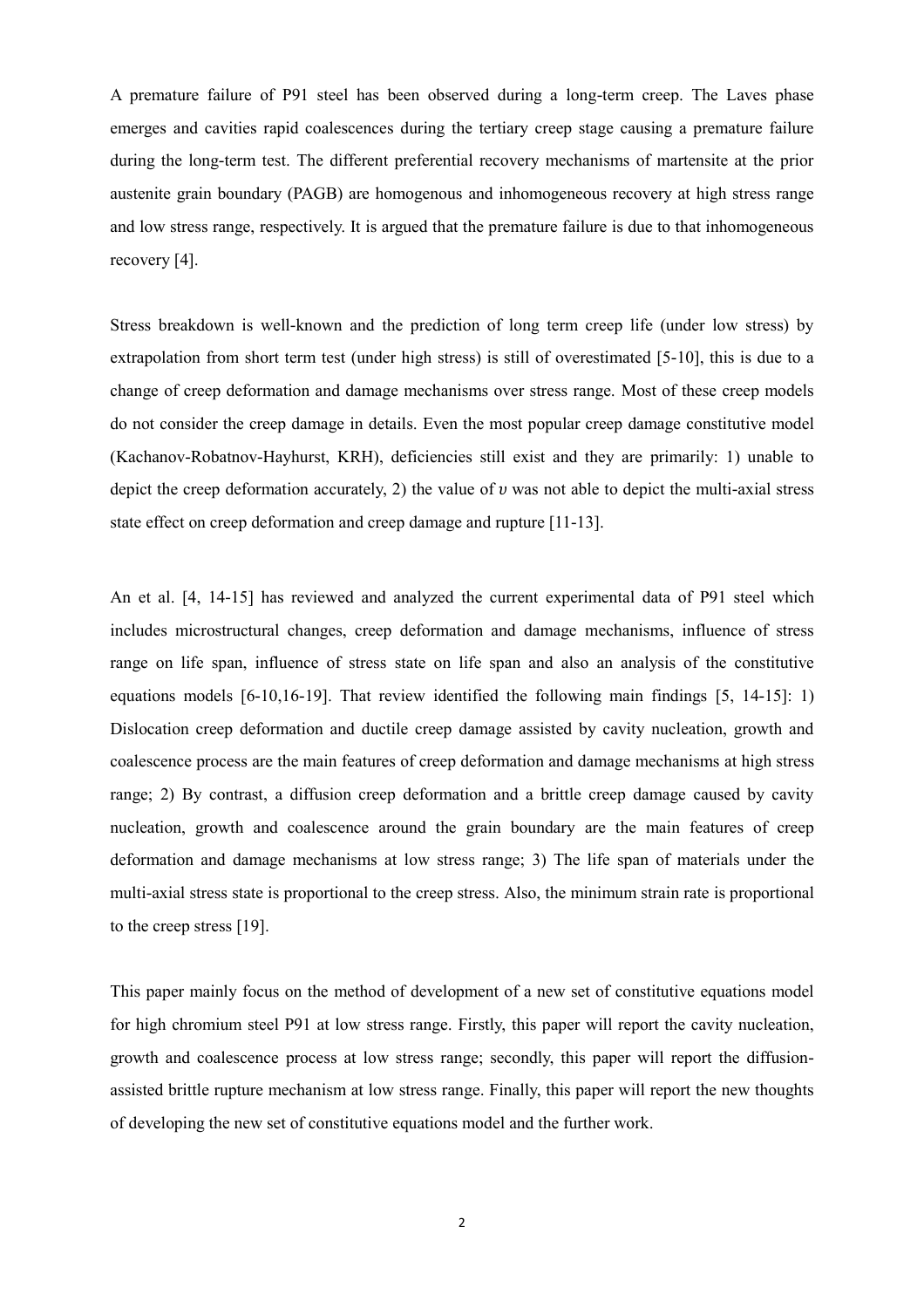#### **2. Current experiment data of P91 steel at low stress range**

#### 2.1 Microstructure evolution

#### 2.1.1 Z-phase particles

Z-Phase particles are not considered as the reason to cause premature failure of P91 steel at low stress range. Panait [7] has reported that a few amount of modified Z-phase particles were observed after a long-term creep for 113,431h at 600 °C (80MPa) for P91 material. Due to the small amount, Z-phase particles have not been considered as the reason to cause a premature failure of P91 steel at low stress range, this view was also supported by Sawada [8, 23]. Kimura and his colleagues [4, 24] also reported that the disappearance of  $M_{23}C_6$  and MX type precipitates and the formation of Laves phase and Z-phase in Mod. 9Cr-1Mo steel at 600°C. The formation of Z-phase was observed after a long time creep for around 10000 hours at 600 °C. However, the formation of Laves phase was observed less than 100 hours. And then, the Laves phase starts rapidly growth and coalescence. Therefore, the few amount of Z-Phase has no significant effect to cause a premature failure for P91 steel.

# 2.1.2 Laves phase and  $M_{23}C_6$  carbides

Laves phase and  $M_{23}C_6$  carbides are regarded as the cites for cavity nucleation. Then cavity grows and coalescence contributing to and/or leading to creep damage and failure. Literature reported that only the large precipitates have a significant influence on the loss of creep strength and the attention should be focused on the large precipitates [7]. The average size of MX type precipitates is about 20-40nm. In 2010, Panait [7] also reported that there are no significant changes in size, shape and spatial distribution of MX-type precipitates. The equivalent diameter of  $M_{23}C_6$  carbides is about 150nm in the as-received test pieces. After a long-term creep, the equivalent diameter of  $M_{23}C_6$  carbides increases up to 300nm. The  $M_{23}C_6$  carbides and MX type precipitates nucleate and grow during tempering; only coarsening during creep process [24].

The mean diameter size of Laves phase are about 400nm after a long term creep for 113,43 hours at 80 MPa under 600 $\degree$  C. The minimum equivalent diameter of Laves phase is 0.7  $\mu$ m with a magnification of x400 [7]. From the size distribution of Laves phase in P91 steel [7], it can be seen that the Laves phase nucleate at very early stage about 50 hours of creep; it grows until the diameter size of Laves phase of 400nm; then it starts coarsening until fracture with a maximum diameter size of Laves phase about 1400nm [7]. Magnusson [24] also reported the continuously nucleation of Laves phase throughout the creep process, the rate of Laves growth can be determined by assuming a local equilibrium at the particle and matrix interface [24]. Laves phase start coarsening when the growth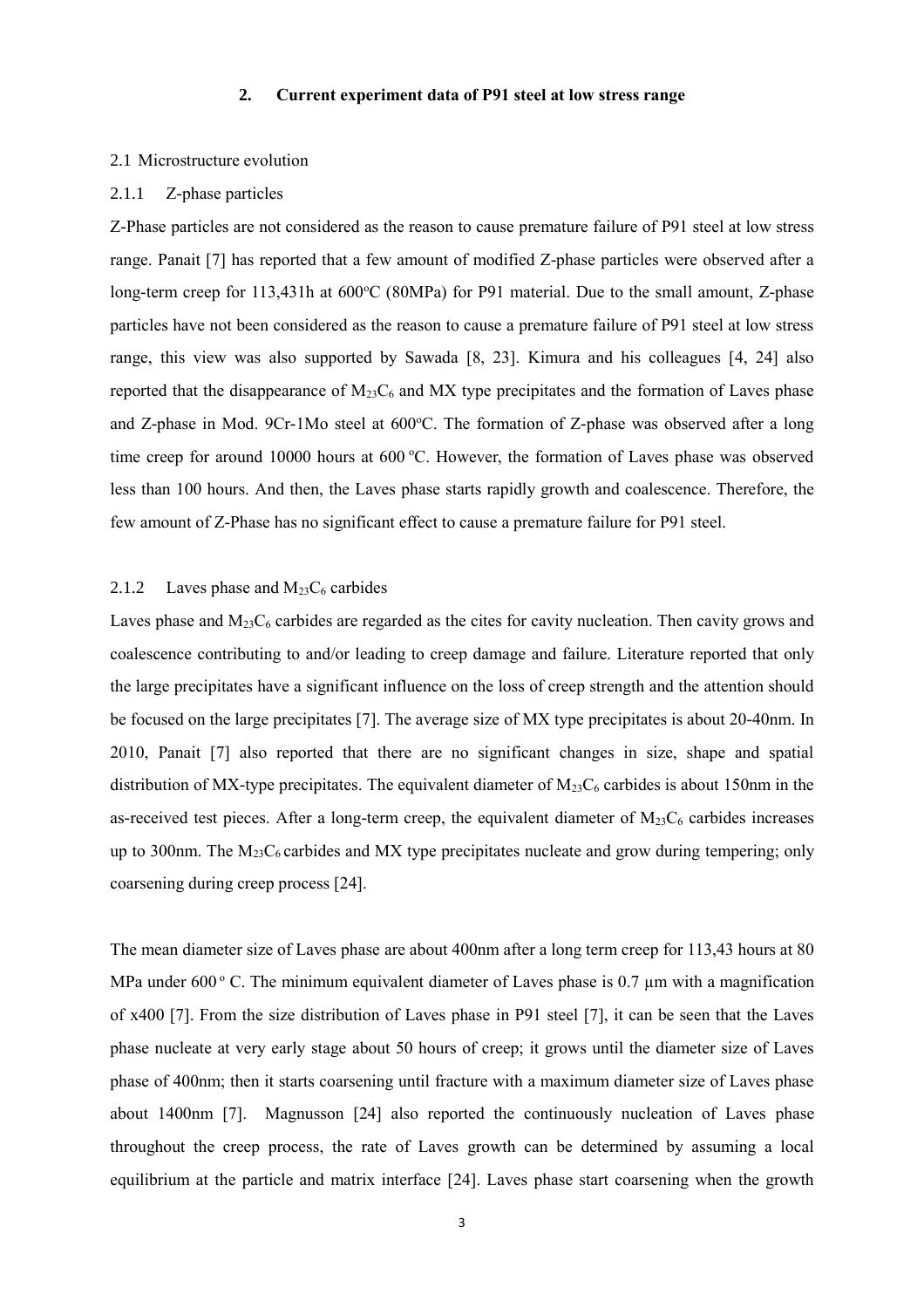#### 2.1.3 Cavity nucleation, growth and coalescence

Cavity nucleates around large precipitates like Laves phase and  $M_{23}C_6$  carbides at grain boundary, growth of cavity due to the nucleation and diffusion of cavities, finally large precipitates coarsening leading to a micro or macro crack [7, 9, 11-12, 21-22, 28, 33]. Dyson [25] has reported two types of cavity evolution. In type one, cavity rapidly nucleate, and then a constant density of grain boundary cavities grow until coalescence at fracture. In type two, cavity nucleation occurs continuously throughout the whole creep lifetime, and then a continuous nucleation and growth of grain boundary cavities until coalescence [25]. Vöse [26] reported that the development of grain boundary cavitation at low stress range is related to the nucleation and diffusive growth of cavities [26]. Therefore, in terms of P91 steel, the grain boundary damage is owing to a continuously cavity nucleation, growth and coalescence of precipitates and cavities.

# 2.2 Diffusion creep deformation

Diffusion is identified as the creep deformation way at low stress range for high chromium steel grade 91. As it is known, dislocation creep deformation occurs throughout the whole creep process. However, diffusion creep deformation takes the domination at low stress range. The detailed diffusion angles during creep has been reported by Gaffard et al. [27] and also reported by Masse and Lejeail [9, 10]. The Electron Back Scattered Diffraction (EBSD) map shows most of the boundaries rotation angle is  $>15^{\circ}$  and some of the boundaries rotation angle is  $5^{\circ}$  < angle <15°. Nabarro-Herring creep is one of the diffusion way. The strain rate of Nabarro-Herring creep is proportional to the stress levels; also the strain rate at the tertiary stage is proportional to the temperature due to its strong temperature dependence.

# 2.3 Rupture mechanism

The diffusion-assisted brittle rupture is identified as the rupture mechanism at low stress range. The rupture is caused by a large number of cavities nucleation, growth and coaleasence (cavities and participates) at low stress range. The highest number of cavities at fracture surface of creep specimens is about 32, the average diameter size of cavities is about 5.5  $\mu$ m with a magnification of x400 [7].

# 2.4 Strain at failure

For P91 steel, the temperature between 600°C-650°C is the most common high temperature range. The boundary to distinguish high stress range and low stress range is given in Table 1; according to the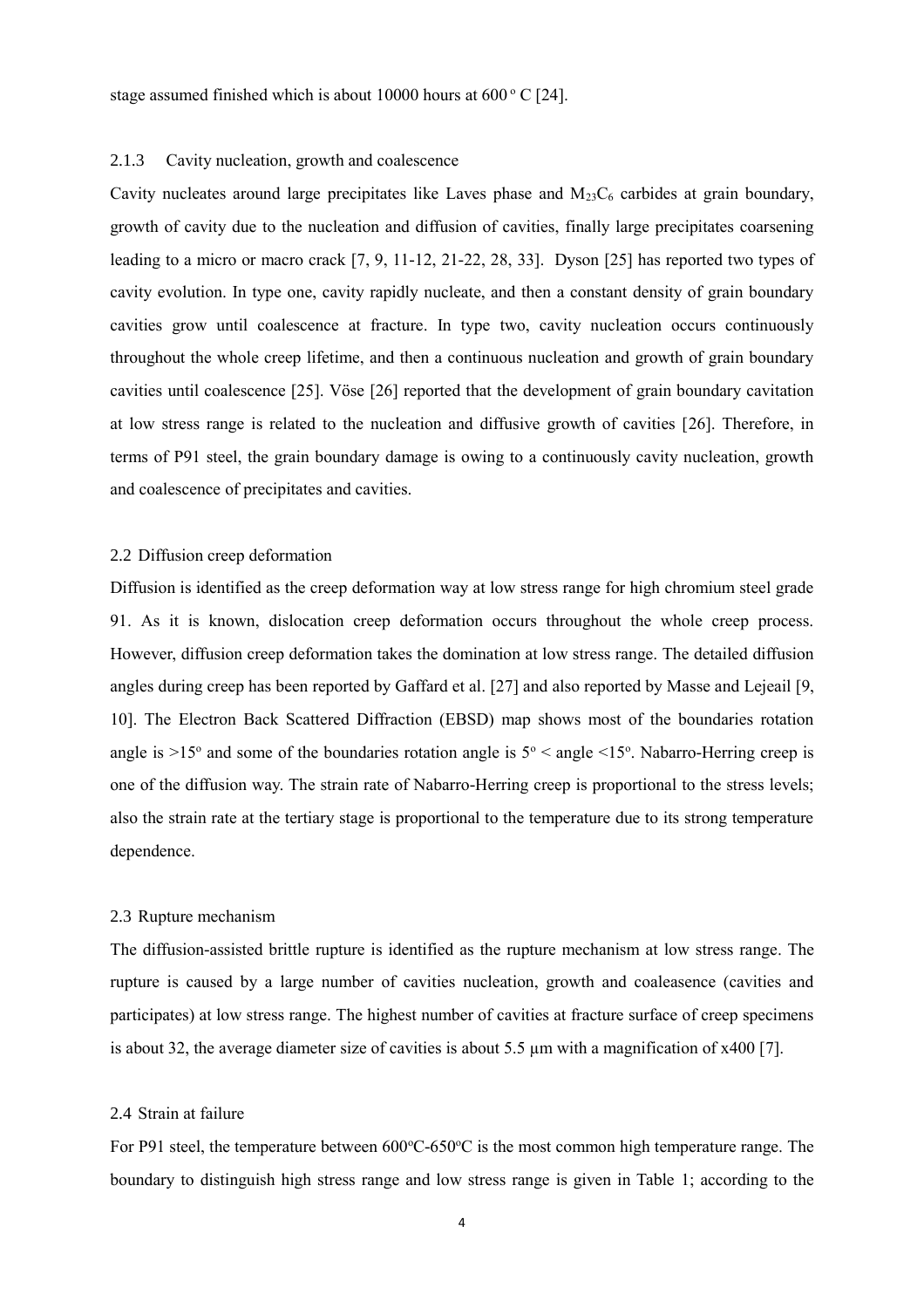#### investigation on 9Cr-1Mo steel T91 [22].

| Temperature | Stress exponent |            | Stress at change (MPa) |
|-------------|-----------------|------------|------------------------|
| $\sim$      | High stress     | Low stress |                        |
| 500         | 18.566          | 3.024      | 170-210                |
| 600         | .929            | 0.781      | 70-100                 |
|             | 10.700          | .729       | 50-90                  |

**Table 1**: Stress exponent and stress range of transition

Due to the lack of experimental data for P91 steel, 3 sets of data of P91 steel (F. Abe-100MPa-P91 [28]; C.G Panait-80MPa-P91 [6]; K. Sawada-70MPa-P91 [8]) under low stress range at  $600^{\circ}$ C are chosen here. The detailed information about these three sets of experimental data is given in Table 2. The different heat-treatment condition could affect the life span of materials, but in here to minimize the error, the experimental data of MGC type at 100 MPa under 600°C was chosen here to compare with the other two sets of experimental data which is showed in Table 1 at 70Mpa and 80Mpa respectively. By collecting the experimental data from current researches, there are 5 papers (F. Abe-100MPa -P91 [28]; C.G Panait-80MPa-P91 [6]; K. Sawada-70MPa-P91 [8]; Y.F Yin-132MPa-P92 [30]; C. Petry-110MPa-P92 [29]) mentioned the P91/P92 steel under low stress range at 600 °C, 3 papers (M.E Abd El-Azim-55Mpa-P91 [31]; T.H Hyde-70Mpa-p91 [3]; Y.F Yin-132MPa-P92 [30];) mentioned the P91/P92 steel under low stress range at 650 °C and 1 (T. Masse-60/80MPa-T91[9]) paper mentioned the T91 steel under low stress range at 625  $\degree$ C [3, 6, 8, 9, 24, 29-31].

The relationship between strains at failure and the applied stresses for high chromium steels under different temperatures is shown in Figure 1, based on the previous researches' experimental data [3, 6, 8, 9, 28, 29-31]. At the same temperature condition at 600°C, the values of strain at failure at 100MPa (MGC type), 80MPa and 70MPa are estimated as 0.0998, 0.0475 and 0.035 respectively [6, 8, 28]. The strain at failure decreases with stress, and approximately, a linear relationship exists. This should be considered in the development of the new set of constitutive equations model. Figure 1shows that the strains at failure at different temperatures within a low stress range are less than 0.1 for high chromium steels.

Besides, NRIM creep data sheet [32] shows the elongation (EL) and reduction of area (RA) of P91 steel tubes at 600°C under different stress levels. There are no EL and RA when the material ruptured under 100MPa at 600 $\degree$ C. The values of elongation and reduction of cross-area at 110MPa are 23% and 84%, respectively [33]. However, a stress of 110 MPa at 600°C is not within the low stress range for P91 steel. At 650°C, a stress of 70MPa is not within low stress range.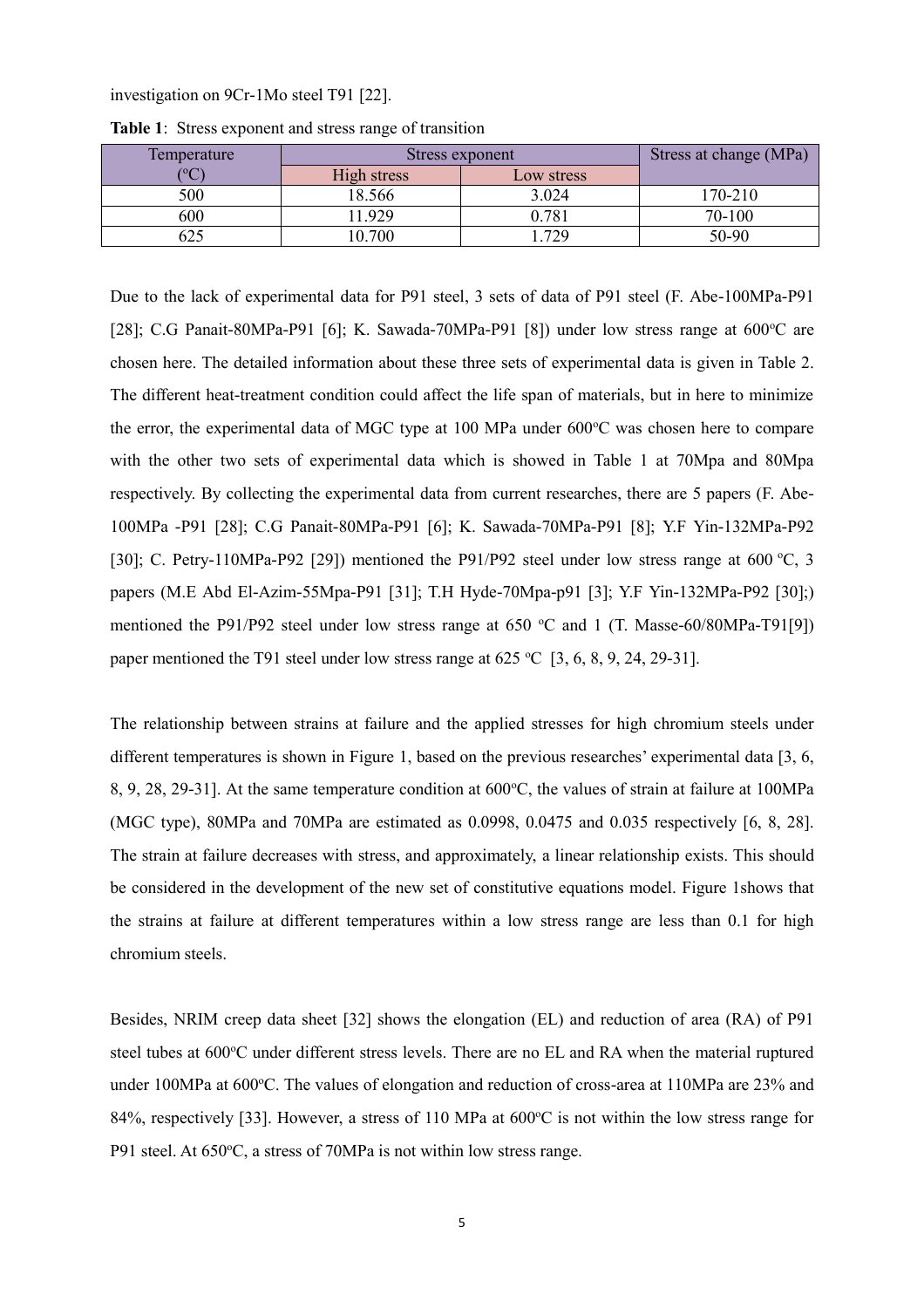

**Figure 1**: Strain at failure and stress relation for high Cr steels at different temperatures **Table 2:** Different heat treatment conditions of P91 tubes

| Stress (MPa) | l vpe           | Normalizing<br>Tempering      |                           |
|--------------|-----------------|-------------------------------|---------------------------|
|              | <b>MGA [28]</b> | $1045\textdegree C/10$ min AC | 780°C/60 min AC           |
| 100          | <b>MGB</b> [28] |                               | $760^{\circ}$ C/60 min AC |
|              | <b>MGC</b> [28] | $1050^{\circ}$ C/10 min AC    | 765°C/30 min AC           |
| 80           | Panait [6]      | $1050^{\circ}$ C/1h/AC        | $730^{\circ}$ C/1h/AC and |
|              |                 |                               | $750^{\circ}$ C/1h/AC     |
| 70           | Sawada [8]      | $1045\textdegree C/10$ min AC | $765^{\circ}$ C/30 min AC |

# 2.5 Minimum strain rate vs stresses

For P91 steel, the stress dependence of lifetime is mainly the dependence of the minimum creep strain rate. The relationship between the minimum strain rate and different stresses within low stress range is given in Figure 2. As it is can be seen, the minimum strain rate is linearly proportional to the stresses increasing within the low stress range for high chromium steels at different temperatures [3, 6, 8, 9, 28, 29-31].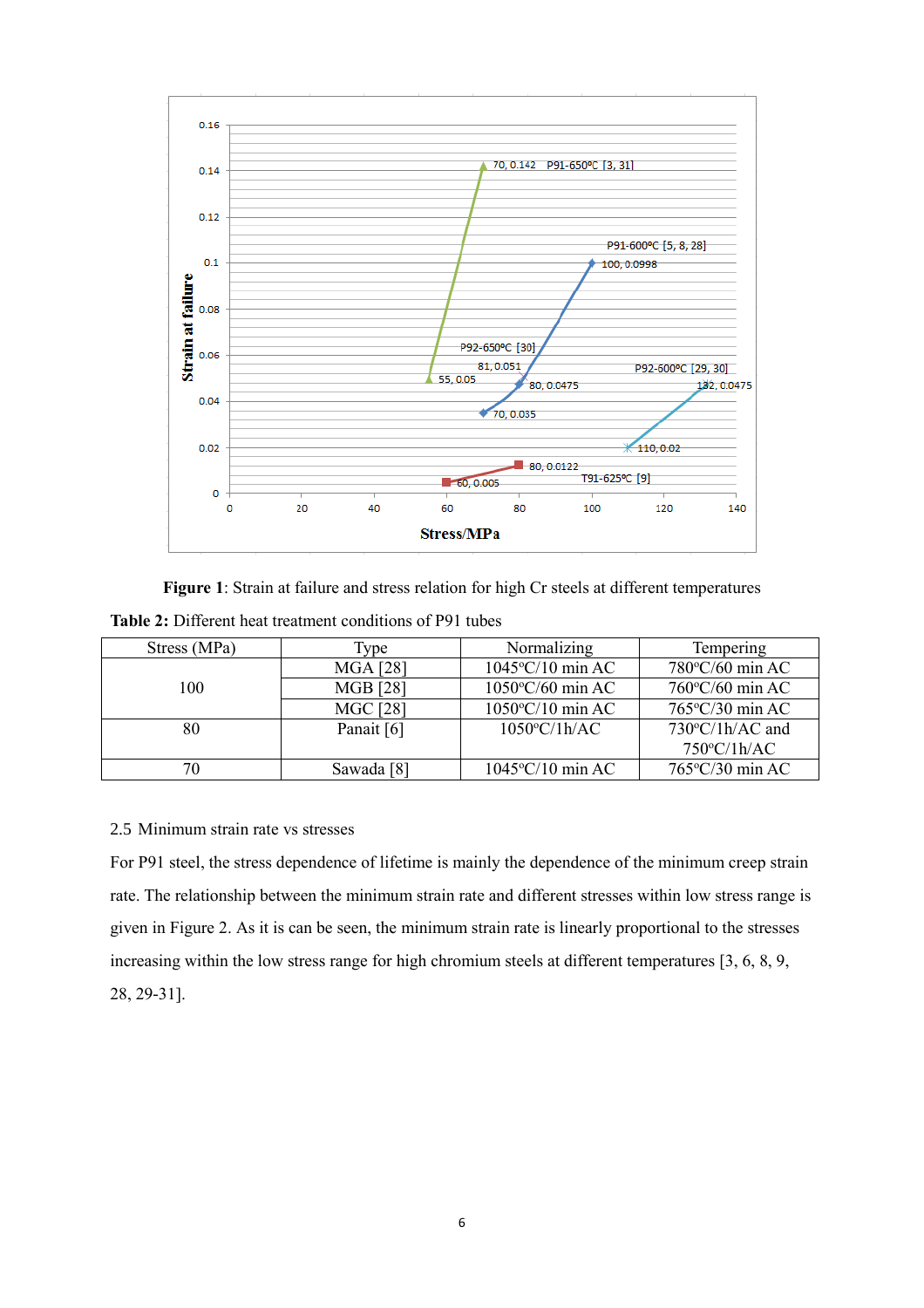

**Figure 2:** Minimum strain rate and stresses relation for high chromium steels at different temperatures

# **3 Creep constitutive equations model**

#### 3.1 New thoughts for creep damage model

The new thoughts for creep damage model under low stress range will cover the following three aspects: 1) strain at failure is linearly increasing with the stresses; 2) the minimum strain rate is proportional to the stresses; 3) the new failure criterion based on stress and cavitation.

# 3.2 Constitutive equations model of cavitation

There are many constitutive equations models used for estimating the life span of materials combined with the computational techniques. The most popular models are Dyson's models, Kachanov-Robatnov-Hayhurst models, activation energy models and Norton's law model etcetera.

Now that the creep deformation and rupture mechanisms have been identified in the above section as microstructure changes with diffusion creep process, cavities occurrence and coalescence combined with the applied stress. It has been noted that theoretical models for  $M_{23}C_6$ , MX type carbides and Laves phase growth and coarsening process and volume fraction of Laves phase exist and they are in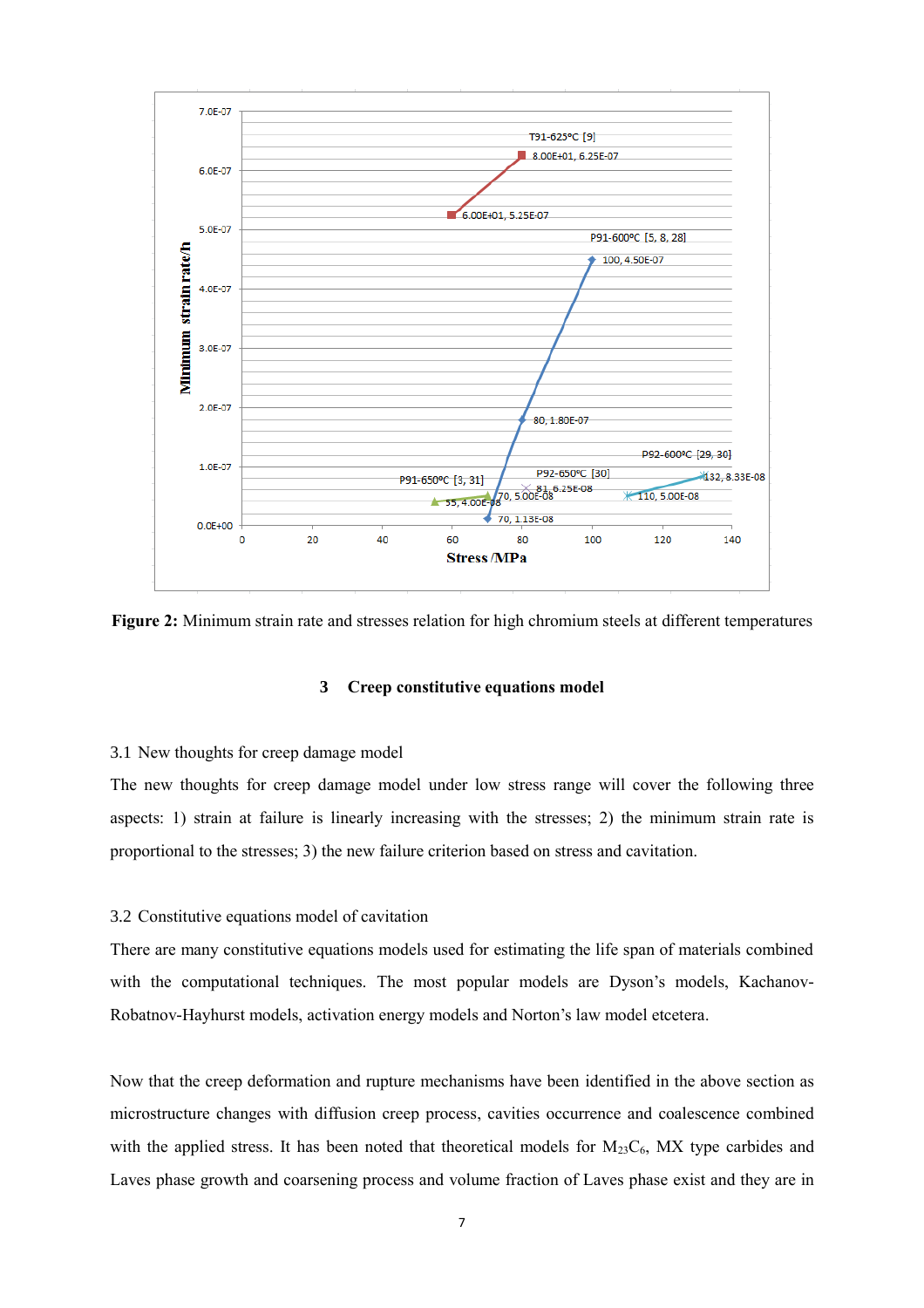such form [34]:

$$
d^{3} = d_{o}^{3} + Kt
$$

$$
K = K_{0} exp[\frac{k(\frac{\sigma}{E})^{p_{i}}}{RT}]
$$

$$
K_{0} = K_{0}' exp(-\frac{Q_{o}}{RT})
$$

 $K_0'$  and k are two constants,  $Q_0$  is activation energy.

The volume fraction of Laves phase  $(f_{\text{Laves}})$ , which can be decribed in the following equation form for P91 at 600°C:

$$
f_{\text{Laves}} = \frac{f_{\text{Laves}}^{\text{max}}}{[1 + \left(\frac{t}{t_{50,L}}\right)^{-r_{\text{L}}}}]
$$

 $f_{\text{Laves}}$  is the equilibrium fraction at 600°C,  $t_{50,L}$  (=6390 h) is the time for precipitation of 0.5  $f_{\text{Laves}}$ and  $r_L = 1.85$  according to S. Spigarelli [34]. The parameters for P91 steel at 600°C are given in the Table 3 [34].

Table 3: Values of parameters for P91 at 600°C based on paper from S. Spigarelli [34]

| Parameters | $K_0(M_{23}C_6)$                      | $k(M_{23}C_6)$ | $p(M_{23}C_6)$ |                                      |
|------------|---------------------------------------|----------------|----------------|--------------------------------------|
| Values     | $1.0*10-29$                           | 1.8*1011       | 3.3            |                                      |
| Units      | $\lceil m^3 s - 1 \rceil$             |                |                |                                      |
| Parameters | $K_0(MX)$                             | k(MX)          | p(MX)          |                                      |
| Values     | $4.0*10-31$                           | $7.0*106$      | 1.8            |                                      |
| Units      | $\left[\text{m}^3 \text{ s-1}\right]$ |                |                |                                      |
| Parameters | $K_0$ (Laves)                         | k(Laves)       | p(Laves)       | $\epsilon$ max<br><sup>1</sup> Laves |
| Values     | $2.7*10-28$                           | $3.6*1010$     | 3.5            | 0.7                                  |
| Units      | $\lceil m^3 s - 1 \rceil$             |                |                | $[\%]$                               |

## 3.3 Stress vs strain rate

From the above information, it is can be identified that the relationship between strain rate and stress is linear relation.

```
ε̇ ∝ Aσ
```
To build the new equation between strain rate and stress, the coupling of microstructure changes, strain at failure, minimum strain rate is the virtual step at the current stage. In addition, the practical applications should be taken to calibrate the new set of constitutive equations.

#### **4 Further work**

The form of the new set of constitutive equations model should be determined in the next stage. And then, some applications should be conducted in the further study to validate the new set of constitutive equations model.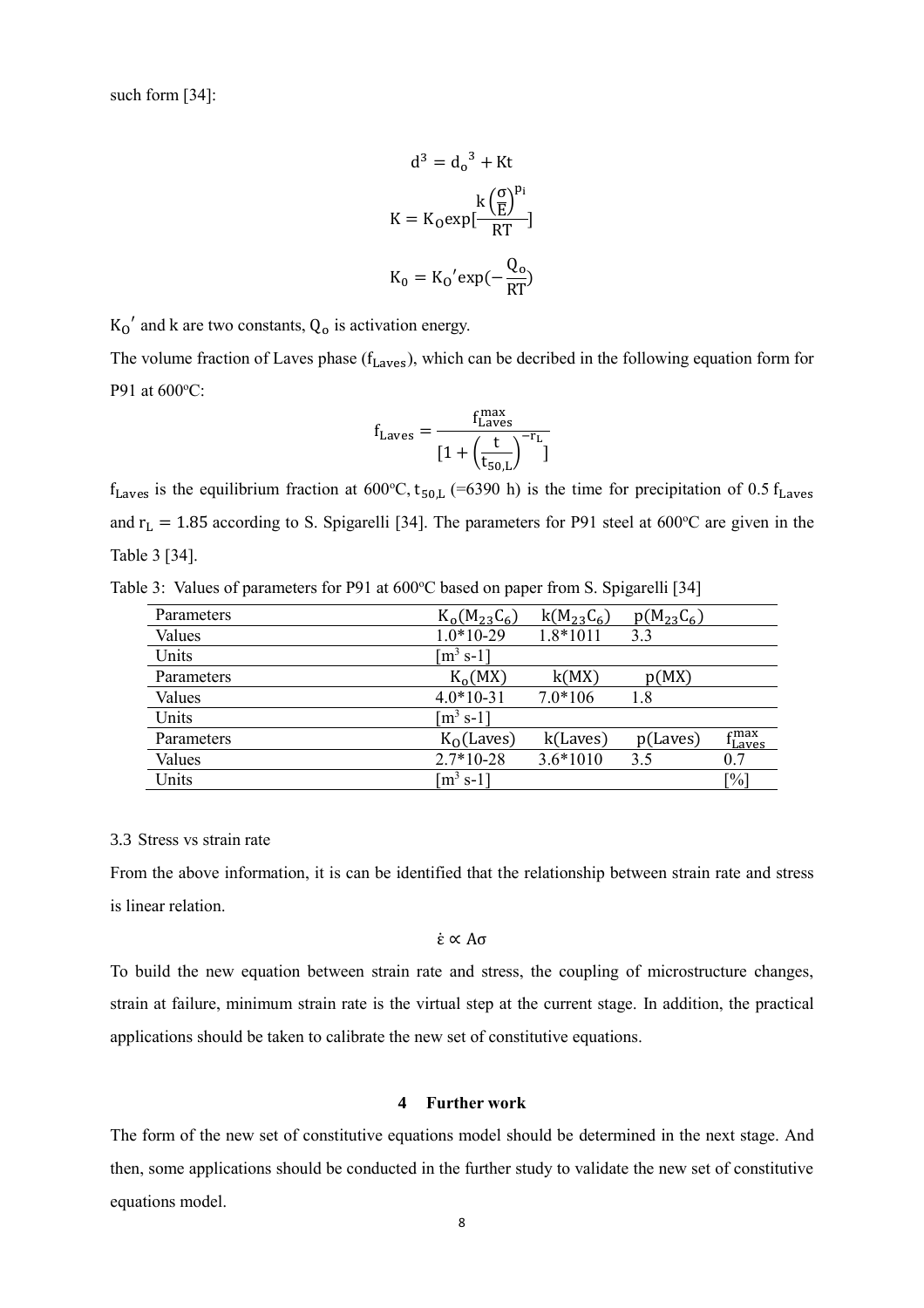#### **References**

- [1] Shibli A, Starr F. Some aspects of plant and research experience in the use of new high strength martensitic steel P91. Int J Pressure Vessels Piping 2007;84(1):114-122.
- [2] TWI holds survey on P91 and P92 grade steel component failures. 2009; Available at: IFM. Accessed 11/14, 2011.
- [3] Hyde T, Becker A, Sun W, Williams J. Finite-element creep damage analyses of P91 pipes. Int J Pressure Vessels Piping 2006; 83(11):853-863.
- [4] Kimura, K., Kushima, H., & Abe, F. Degradation and assessment of long-term creep strength of high Cr ferritic creep resistant steels. Proc. Inter. Conf. Advances in Life Assessment and Optimization of Fossil Power Plant; 2002.
- [5] An LL, Xu Q, Lu ZY, Xu DL. Preliminary analysing of experimental data for the development of high Cr Alloy Creep damage constitutive equations. Automation and Computing (ICAC), 2012 18th International Conference on: IEEE; 2012.
- [6] Panait CG, Zielińska-Lipiec A, Koziel T, Czyrska-Filemonowicz A, Gourgues-Lorenzon A, Bendick W. Evolution of dislocation density, size of subgrains and MX-type precipitates in a P91 steel during creep and during thermal ageing at 600 C for more than 100,000 h. Materials Science and Engineering: A 2010;527(16):4062-4069.
- [7] Panait C, Bendick W, Fuchsmann A, Gourgues-Lorenzon A, Besson J. Study of the microstructure of the Grade 91 steel after more than 100,000 h of creep exposure at 600 C. Int J Pressure Vessels Piping 2010;87(6):326-335.
- [8] Sawada K, Kushima H, Tabuchi M, Kimura K. Microstructural degradation of Gr. 91 steel during creep under low stress. Materials Science and Engineering: A 2011;528(16):5511-5518.
- [9] Massé T, Lejeail Y. Creep mechanical behaviour of modified 9Cr1Mo steel weldments: Experimental analysis and modelling. Nucl Eng Des 2013; 254:97-110.
- [10] Massé T, Lejeail Y. Creep behaviour and failure modelling of modified 9Cr1Mo steel. Nucl Eng Des 2012; 246:220-232.
- [11] Xu Q. Creep damage constitutive equations for multi-axial states of stress for 0.5 Cr0. 5Mo0. 25V ferritic steel at 590° C [J]. Theoretical and applied fracture mechanics, 2001, 36(2): 99- 107
- [12] Xu Q, Barrans S. The Development of multi-axial creep damage constitutive equations for 0.5 Cr0. 5Mo0. 25V ferritic steel at 590. DEG. C.[J]. JSME International Journal Series A, 2003, 46(1): 51-59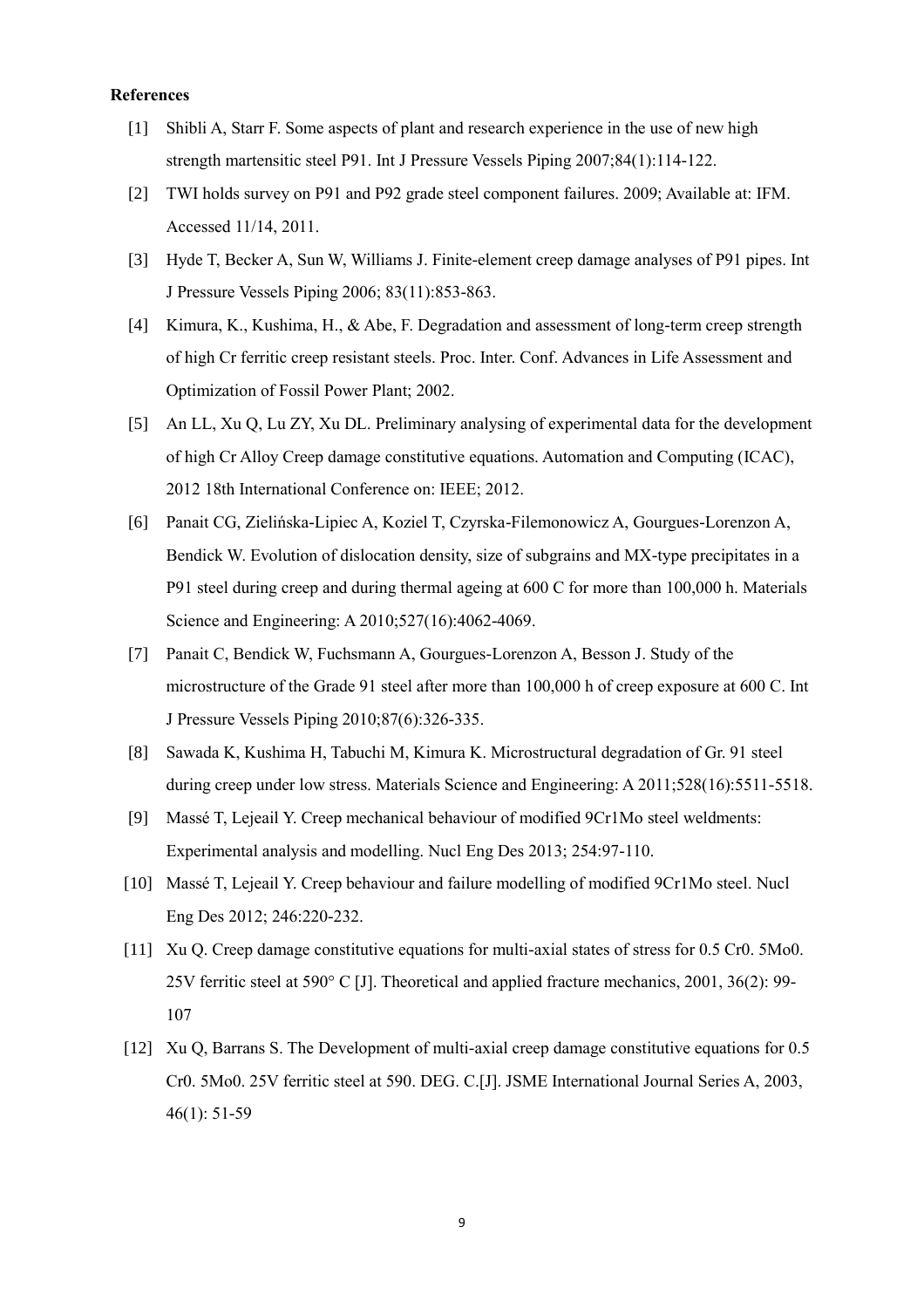- [13] Xu Q. The development of validation methodology of multi-axial creep damage constitutive equations and its application to 0.5 Cr0. 5Mo0. 25V ferritic steel at 590° C [J]. Nuclear engineering and design, 2004, 228(1): 97-106
- [14] An LL, Xu Q, Lu ZY, Xu DL. Review of creep deformation and rupture mechanism of p91 alloy for the development of creep damage constitutive equations under low stress level. Proceedings of the 10th international conference on science computing; 2013.
- [15] An LL, Xu Q, Lu ZY, Xu DL. Analyzing the Characteristics of the Cavity Nucleation, Growth and Coalescence Mechanism of 9Cr-1Mo-VNb Steel (P91) Steel. Advanced Materials Research 2013; 744:412-416.
- [16] Vivier F, Panait C, Gourgues-Lorenzon AF, Besson J. "Creep rupture of a 9Cr1MoNbV steel at 500oC: base metal and welded joint", Nuclear and Engineering Design 2010; 240: 2704- 2709
- [17] Vivier F, Panait C, Gourgues-Lorenzon AF, Besson J. "Microstructure evolution in base metal and welded joint of Grade 91 martensitic steels after creep at  $500-600^{\circ}$ C", 17th European Conference on Fracture, Brno, Czech Republic, 2008
- [18] Gaffard V, Gourgues-Lorenzon A, Besson J. "Creep failure model of a 9cr1Mo-NbV(P91) steel integrating multiple deformation and damage mechanisms", Ecole des Mines de Paris, Centre des Materiaux, UMR CNRS 7633, BP 87 91003 Evry Cedex France
- [19] Besson, J., Leclercq, S., Gaffard, V., & Gourgues-Lorenzon, A. F. Analysis of creep lifetime of a ASME Grade 91 welded pipe. Engineering Fracture Mechanics 2009; 76(10), 1460-1473.
- [20] Gupta C, Toda H, Schlacher C, Adachi Y, Mayr P, Sommitsch C, et al. Study of creep cavitation behavior in tempered martensitic steel using synchrotron micro-tomography and serial sectioning techniques. Materials Science and Engineering: A 2013 3/1; 564(0):525-538.
- [21] Eggeler G, Ramteke A, Coleman M, Chew B, Peter G, Burblies A, et al. Analysis of creep in a welded 'P91' pressure vessel. Int J Pressure Vessels Piping 1994;60(3):237-257.
- [22] Haney EM, Dalle F, Sauzay M, Vincent L, Tournié I, Allais L, et al. Macroscopic results of long-term creep on a modified 9Cr–1Mo steel (T91). Materials Science and Engineering: A 2009; 510:99-103.
- [23] Sawada K, Bauer M, Kauffmann F, Mayr P, Klenk A. Microstructural change of 9% Crwelded joints after long-term creep. Materials Science and Engineering: A 2010; 527(6):1417- 1426
- [24] Magnusson H, Sandström R. Modelling of the influence of Laves phase on the creep properties in 9% Cr steels[C]//PROCEEDINGS OF THE ASME PRESSURE VESSELS AND PIPING CONFERENCE. 2007: 519-526